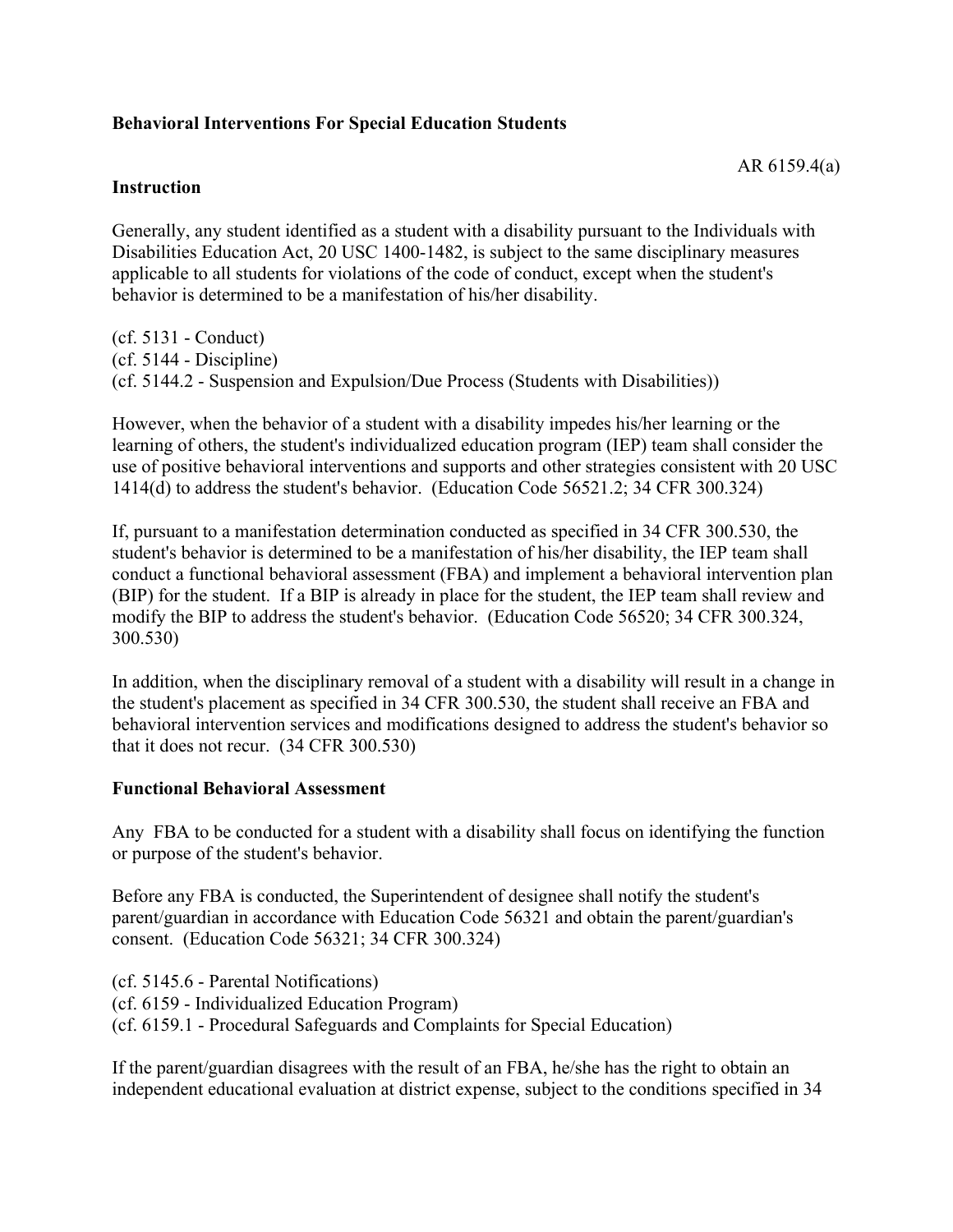CFR 300.502.

## **Behavioral Intervention Plan and Services**

When any behavioral intervention, support, or other strategy is to be used by the district, the Superintendent or designee shall consider the student's physical freedom and social interaction, administer the intervention, support, or other strategy in a manner that respects the student's dignity and personal privacy, and ensure the student's right to be placed in the least restrictive educational environment. (Education Code 56520)

When a student for whom a BIP is to be developed is also the responsibility of another agency for residential care or related services, the Superintendent or designee shall cooperate with the other agency to ensure that the BIP, to the extent possible, is implemented in a consistent manner. (Education Code 56520)

Behavior assessments and behavioral intervention services shall be provided only by individuals who possess the qualifications specified in Education Code 56525 or 5 CCR 3051.23.

### **Emergency Interventions**

Emergency interventions may be used only to control unpredictable, spontaneous behavior that poses clear and present danger of serious physical harm to the student or others and that cannot be immediately prevented by a response less restrictive than the temporary application of a technique used to contain the behavior. Emergency interventions shall not be used as a substitute for a systematic BIP that is designed to change, replace, modify, or eliminate a targeted behavior. (Education Code 56521.1)

No emergency intervention shall be used for longer than is necessary to contain the behavior. For any situation that requires a prolonged use of an emergency intervention, staff shall seek assistance of the principal or law enforcement agency, as applicable to the situation. (Education Code 56521.1)

Emergency interventions shall not involve the use of force exceeding what is reasonable and necessary under the circumstances. In addition, use of locked seclusion or a device, material, or objects that simultaneously immobilize all hands and feet shall not be allowed except as allowed by law. (Education Code 56521.1)

Parents/guardians and, if appropriate, residential care providers shall be notified within one school day whenever emergency intervention is used or serious property damage occurs. A behavior emergency report shall immediately be completed, kept in the student's file, and forwarded to the Superintendent or designee for review. This report shall include all of the following information: (Education Code 56521.1)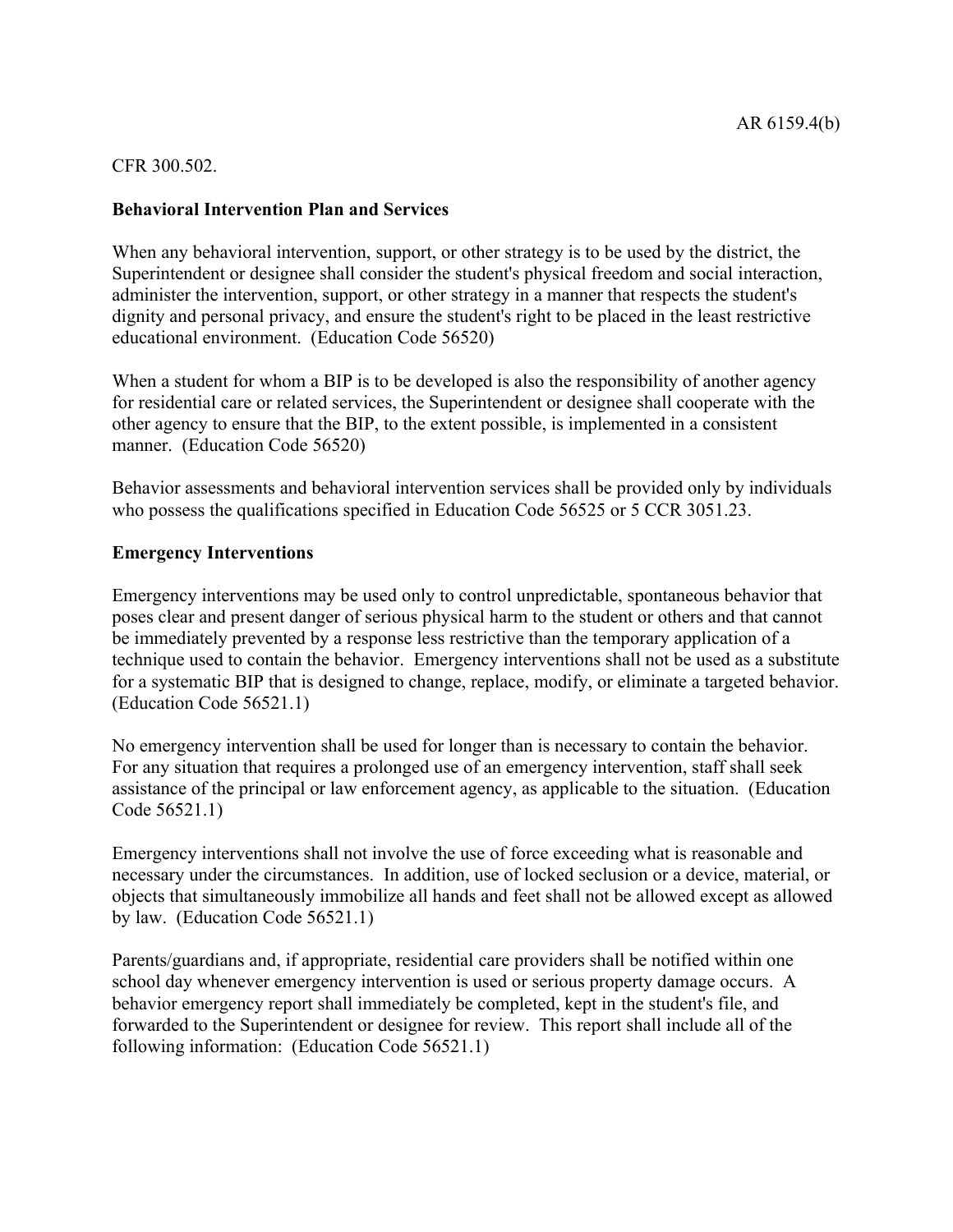- 1. The name and age of the student
- 2. The setting and location of the incident
- 3. The name of the staff or other persons involved
- 4. A description of the incident and the emergency intervention used
- 5. A statement of whether the student is currently engaged in a systematic BIP

6. Details of any injuries sustained by the student or others, including staff, as a result of the incident

If the behavior emergency report is for a student who does not have a BIP, the Superintendent or designee shall, within two days, schedule an IEP team meeting to review the emergency report, determine the necessity for an FBA, and determine the necessity for an interim BIP. The IEP team shall document the reasons for not conducting the FBA and/or not developing the interim BIP. (Education Code 56521.1)

If the behavior emergency report is for a student who has a BIP, any incident involving a previously unseen serious behavior problem or where a previously designed intervention is not effective shall be referred to the IEP team. The IEP team shall review the incident and determine whether the student's plan needs to be modified. (Education Code 56521.1)

# **Prohibited Interventions**

The district prohibits the use of corporal punishment as defined in Education Code 49001 as an intervention. In addition, the district prohibits all of the following: (Education Code 56521.2)

1. Any intervention designed or likely to cause physical pain, including, but not limited to, electric shock

2. Any intervention that involves the release of noxious, toxic, or otherwise unpleasant sprays, mists, or substances near the student's face

3. Any intervention that denies adequate sleep, food, water, shelter, bedding, physical comfort, or access to bathroom facilities

4. Any intervention that is designed to subject, used to subject, or likely to subject the student to verbal abuse, ridicule, or humiliation or that can be expected to cause excessive emotional trauma

5. Any restrictive intervention that uses a device, material, or objects which simultaneously immobilize all hands and feet, including the procedure known as prone containment, except that